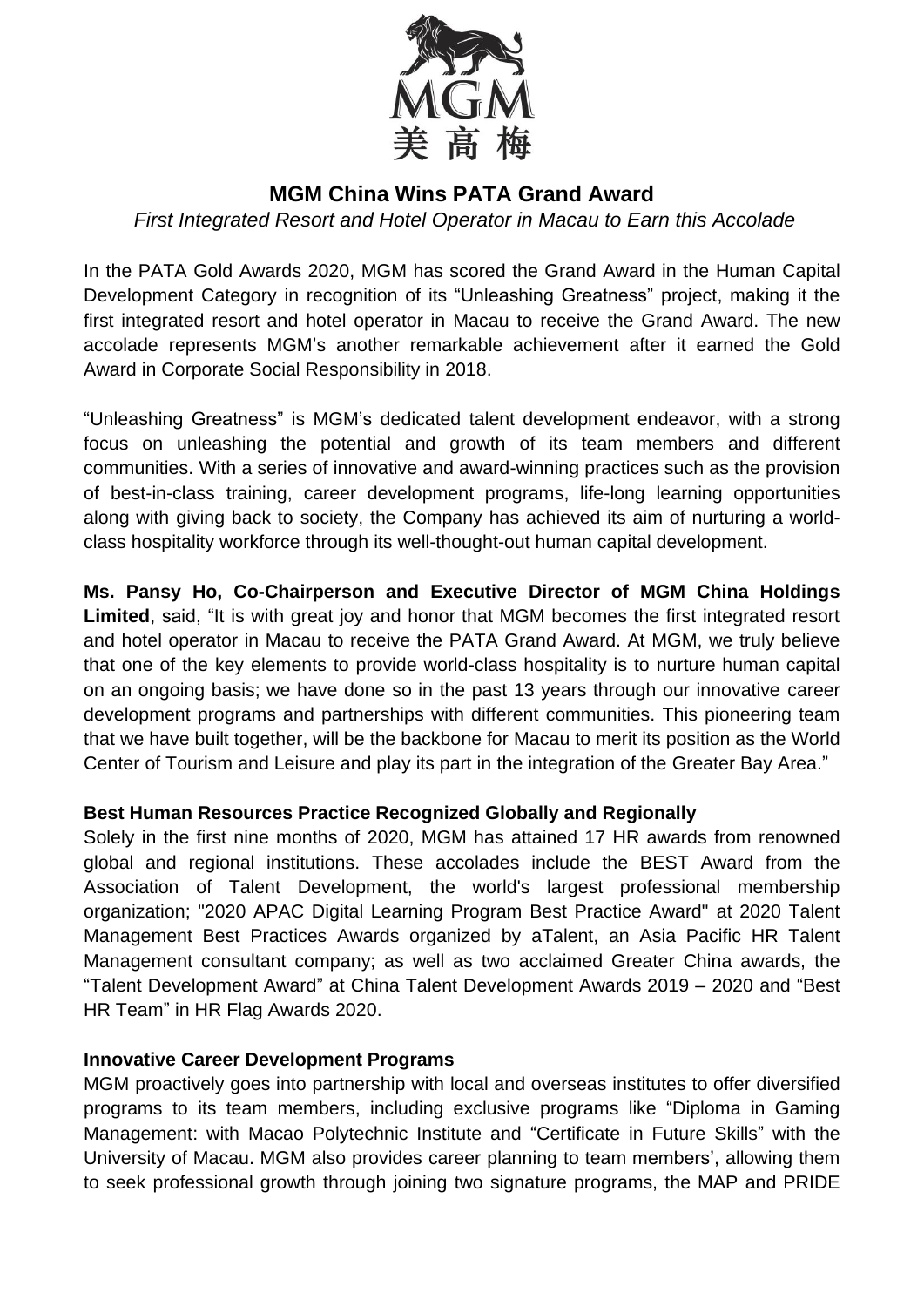

Programs. The MAP Program focuses on developing fresh graduates and internal staff, whereas the PRIDE Program paves the way for team members to pursue career advancement. To date, over 300 team members have been sent to either overseas destinations such as the USA, Peru, Singapore, Japan, Thailand or mainland China for training and educational tours.

## **Leveraging E-Learning Technologies**

In 2019, the MGM Academy and its online learning platform MGM eAcademy, have provided a total of over 814,000 training hours, with an annual average of 74 hours per team member. Over 2,000 courses and 6,500 eLearning curriculums have been offered to support team members' development and make growth and learning a way of life in MGM. Distance learning resources are sourced from acclaimed institutions such as Harvard Business Publishing, TED Talk and more. When classes were suspended amid the pandemic earlier this year, the Company introduced a virtual classroom platform developed by a local young entrepreneur in support of small and medium enterprises.

### **About MGM**

MGM is an abbreviation for MGM China Holdings Limited (HKEx: 2282) and is a leading developer, owner and operator of gaming and lodging resorts in the Greater China region. We are the holding company of MGM Grand Paradise, SA which holds one of the six gaming concessions/subconcessions to run casino games in Macau. MGM Grand Paradise, SA owns and operates MGM MACAU, the award-winning premium integrated resort located on the Macau Peninsula and MGM COTAI, a contemporary luxury integrated resort in Cotai, which opened in early 2018 and more than doubles our presence in Macau.

MGM MACAU is a Forbes Five-Star luxury integrated resort inspired by the arts with every element of the resort infused with creativity and style. MGM MACAU has approximately 600 guest rooms and suites and boasts a number of distinguishing features, including the architecturally stunning European-inspired Grande Praça, housed under a soaring glass ceiling. MGM MACAU's world class facilities include the MGM Art Space, dedicating over 5,000 square feet to display authentic works of art, conference and event facilities, spa, and seven signature restaurants and bars to fulfill any gastronomic craving. Our property is conveniently located on the Macau Peninsula and is directly connected to the luxury retail shopping complex, One Central.

MGM COTAI is the latest integrated resort of MGM in China. Designed as the "jewelry box" of Cotai, it offers approximately 1,400 hotel rooms and suites, Asia's first dynamic theater, meeting space, high end spa, retail offerings and food and beverage outlets as well as the first international Mansion at MGM for the ultimate luxury experience. The Spectacle at MGM COTAI becomes the record holder of the largest free-span gridshell glazed roof (self-